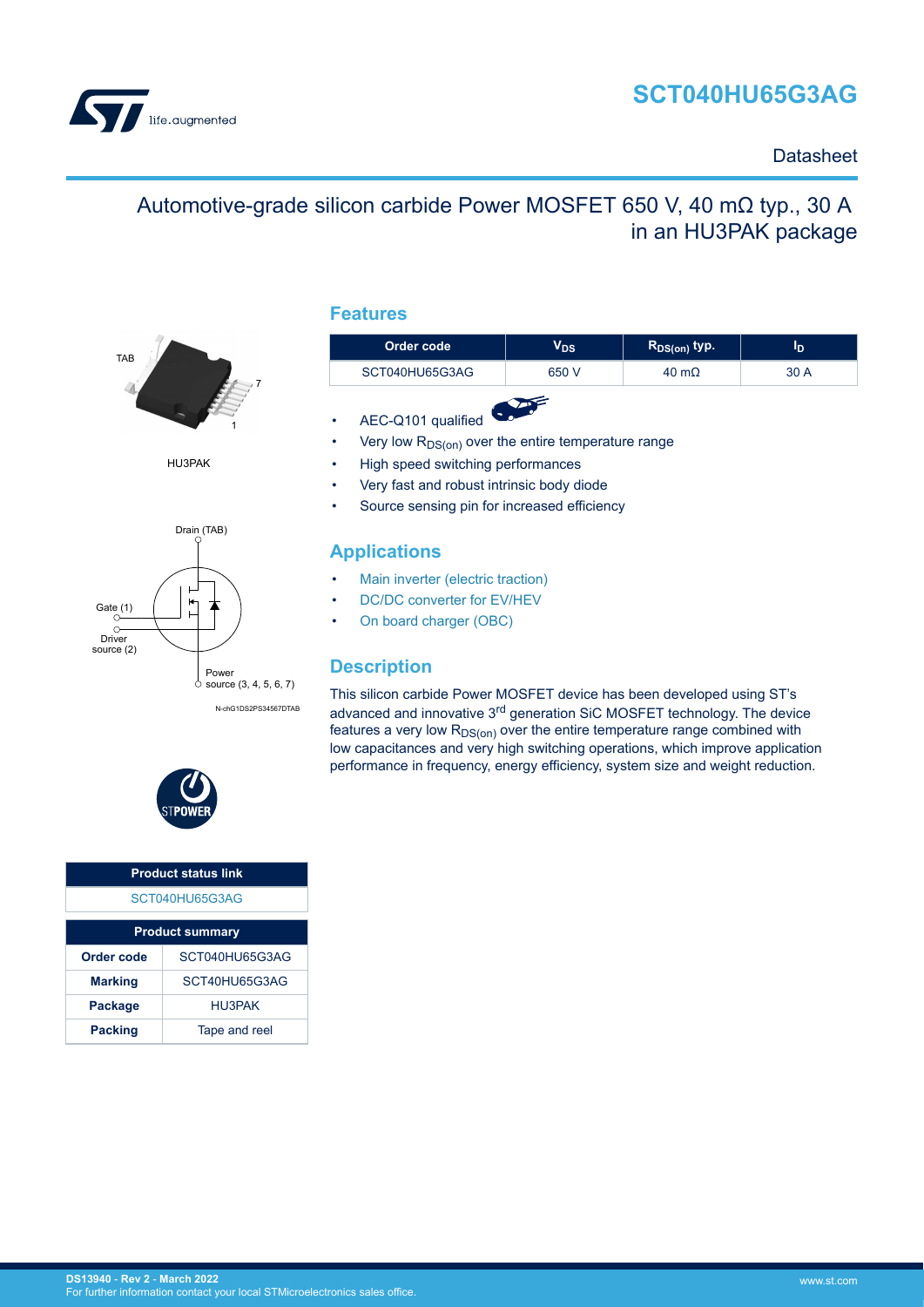# <span id="page-1-0"></span>**1 Electrical ratings**

| Symbol                         | <b>Parameter</b>                                                        | <b>Value</b> | <b>Unit</b>    |  |
|--------------------------------|-------------------------------------------------------------------------|--------------|----------------|--|
| $V_{DS}$                       | Drain-source voltage                                                    | 650          | $\vee$         |  |
|                                | Gate-source voltage                                                     | $-10$ to 22  |                |  |
| $V_{GS}$                       | Gate-source voltage (recommended operating values)                      | $-5$ to 18   | $\vee$         |  |
|                                | Gate-source transient voltage, $t_p$ < 1 µs, t ≤ 10 hours over lifetime | $-11$ to 25  |                |  |
| $I_D(1)$                       | Drain current (continuous) at $T_c = 25 °C$                             | 30           | $\overline{A}$ |  |
|                                | Drain current (continuous) at $T_C = 100 °C$                            | 30           |                |  |
| I <sub>DM</sub> <sup>(2)</sup> | Drain current (pulsed)                                                  | 160          | $\overline{A}$ |  |
| $P_{TOT}$                      | Total power dissipation at $T_C = 25 °C$                                | 221          | W              |  |
| $T_{\text{stg}}$               | Storage temperature range                                               |              |                |  |
| $T_{\rm J}$                    | Operating junction temperature range                                    | $-55$ to 175 | $^{\circ}C$    |  |

### **Table 1. Absolute maximum ratings**

*1. ID is limited by package.*

*2. Pulse width is limited by safe operating area.*

### **Table 2. Thermal data**

| <b>Symbol</b>                | <b>Parameter</b>                        | Value | Unit          |
|------------------------------|-----------------------------------------|-------|---------------|
| $\mathsf{R}_{\mathsf{thJC}}$ | Thermal resistance, junction-to-case    | 0.68  | °C/W          |
| $\mathsf{R}_{\mathsf{thJA}}$ | Thermal resistance, junction-to-ambient | 50    | $\degree$ C/W |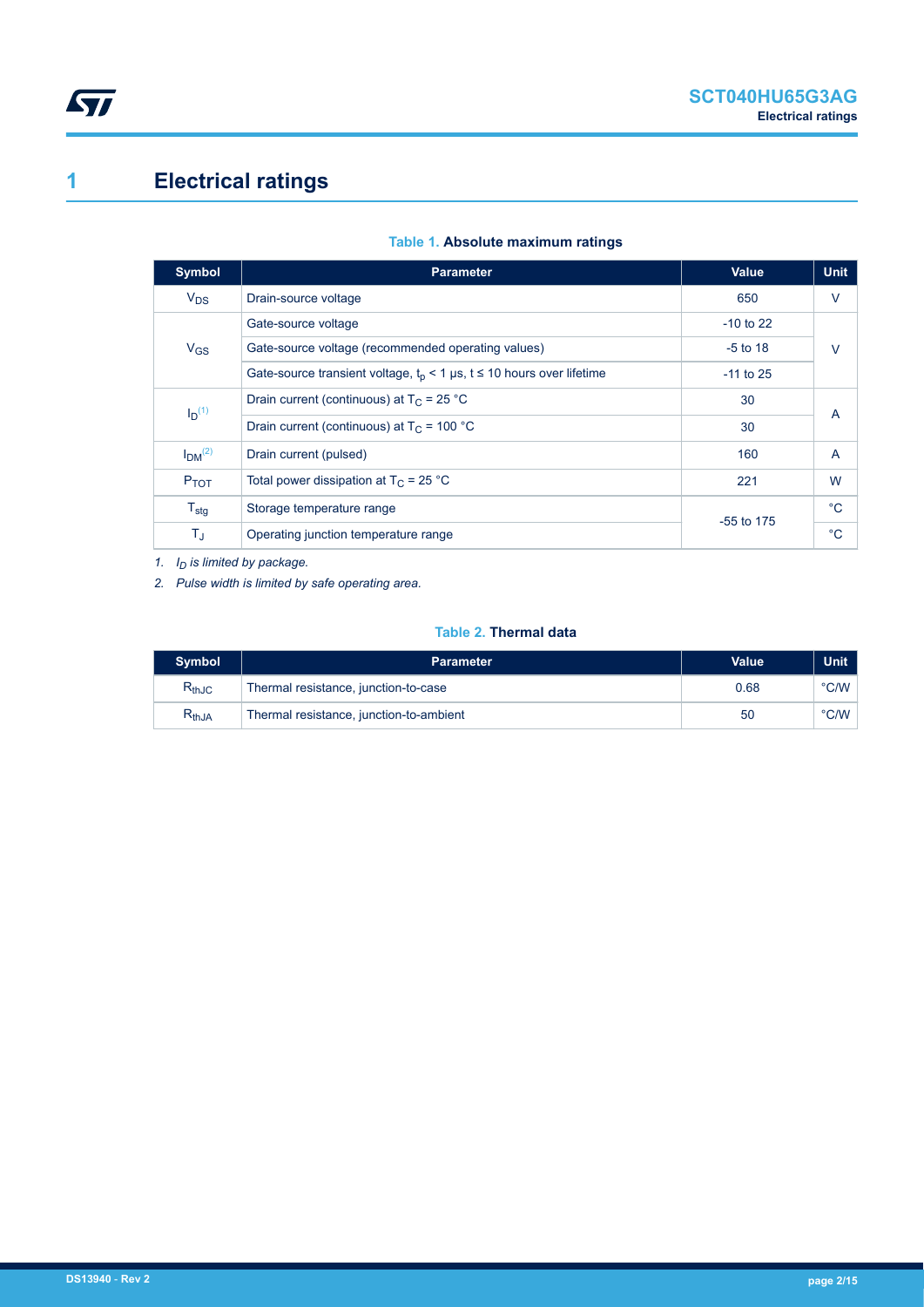## <span id="page-2-0"></span>**2 Electrical characteristics**

 $T_C$  = 25 °C unless otherwise specified.

| Symbol                  | <b>Parameter</b>                  | <b>Test conditions</b>                                 | Min. | Typ. | Max. | <b>Unit</b> |
|-------------------------|-----------------------------------|--------------------------------------------------------|------|------|------|-------------|
| $V_{(BR)DSS}$           | Drain-source breakdown voltage    | $V_{GS} = 0$ V, $I_D = 1$ mA                           | 650  |      |      | V           |
| <b>I</b> <sub>DSS</sub> | Zero gate voltage drain current   | $V_{GS} = 0$ V, $V_{DS} = 650$ V                       |      |      | 10   | μA          |
| <b>IGSS</b>             | Gate-body leakage current         | $V_{DS}$ = 0 V, $V_{GS}$ = -10 to 22 V                 |      |      | ±100 | nA          |
| $V_{GS(th)}$            | Gate threshold voltage            | $V_{DS} = V_{GS}$ , $I_D = 1$ mA                       | 1.8  | 3.0  | 4.2  | $\vee$      |
|                         |                                   | $V_{GS}$ = 15 V, $I_D$ = 20 A                          |      | 50   |      |             |
| $R_{DS(on)}$            | Static drain-source on-resistance | $V_{GS}$ = 18 V, $I_D$ = 20 A                          |      | 40   | 55   | $m\Omega$   |
|                         |                                   | $V_{GS}$ = 18 V, $I_D$ = 20 A, T <sub>J</sub> = 175 °C |      | 50   |      |             |

### **Table 3. On/off states**

### **Table 4. Dynamic**

| Symbol           | <b>Parameter</b>             | <b>Test conditions</b>                                                | Min.                     | Typ. | Max.                     | <b>Unit</b> |
|------------------|------------------------------|-----------------------------------------------------------------------|--------------------------|------|--------------------------|-------------|
| $C_{\text{iss}}$ | Input capacitance            |                                                                       | $\overline{\phantom{a}}$ | 920  | $\overline{\phantom{a}}$ | pF          |
| C <sub>oss</sub> | Output capacitance           | $V_{DS}$ = 400 V, f = 1 MHz, $V_{GS}$ = 0 V                           | $\overline{\phantom{0}}$ | 94   | $\overline{\phantom{a}}$ | pF          |
| C <sub>rss</sub> | Reverse transfer capacitance |                                                                       | $\overline{\phantom{a}}$ | 13   | $\overline{\phantom{a}}$ | pF          |
| $Q_g$            | Total gate charge            |                                                                       | $\overline{\phantom{a}}$ | 39.5 | $\overline{\phantom{a}}$ | nC          |
| $Q_{gs}$         | Gate-source charge           | $V_{DD}$ = 400 V, V <sub>GS</sub> = -5 to 18 V, I <sub>D</sub> = 20 A | $\overline{\phantom{a}}$ | 11.5 | $\overline{\phantom{0}}$ | nC          |
| $Q_{gd}$         | Gate-drain charge            |                                                                       |                          | 14.5 | $\overline{\phantom{a}}$ | nC          |
| R <sub>g</sub>   | Gate input resistance        | f = 1 MHz, $I_D$ = 0 A                                                | $\overline{\phantom{a}}$ | 1.4  | $\overline{\phantom{a}}$ | Ω           |

### **Table 5. Switching energy (inductive load)**

| <b>Symbol</b>              | <b>Parameter</b>          | <b>Test conditions</b>                        | Min. | Typ. | Max.   Unit |     |
|----------------------------|---------------------------|-----------------------------------------------|------|------|-------------|-----|
| $\mathsf{E}_{\mathsf{on}}$ | Turn-on switching energy  | $V_{DD}$ = 400 V, $I_D$ = 20 A,               | ۰    |      |             | uJ  |
| $E_{\text{off}}$           | Turn-off switching energy | $R_G$ = 15 $\Omega$ , $V_{GS}$ = -5 V to 18 V | ۰    |      |             | IJJ |

### **Table 6. Switching times**

| <b>Symbol</b> | <b>Parameter</b>    | <b>Test conditions</b>                      | Min.                     | Typ. | Max.                     | <b>Unit</b> |
|---------------|---------------------|---------------------------------------------|--------------------------|------|--------------------------|-------------|
| $t_{d(on)}$   | Turn-on delay time  |                                             | $\overline{\phantom{0}}$ | 10   | $\overline{\phantom{0}}$ | ns          |
| tŧ            | Rise time           | $V_{DD}$ = 400 V, $I_D$ = 20 A,             | ۰                        |      | $\overline{\phantom{a}}$ | ns          |
| $t_{d(Off)}$  | Turn-off delay time | $R_G$ = 15 $\Omega$ , $V_{GS}$ = -5 to 18 V | ۰                        | 26   | -                        | ns          |
| ιr            | Fall time           |                                             | ٠                        | 8    | $\overline{\phantom{0}}$ | ns          |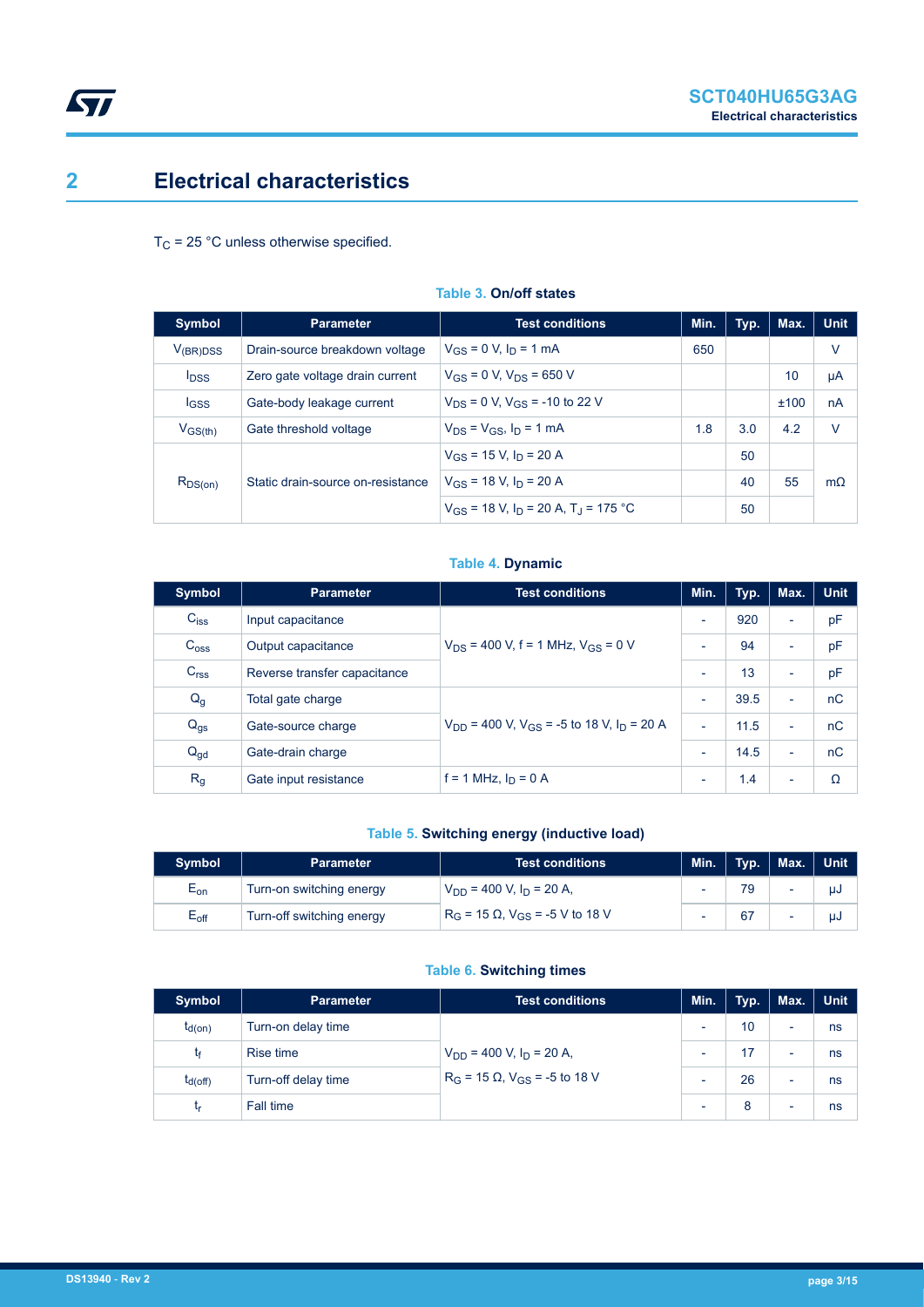| Symbol                                                   | <b>Parameter</b>         | <b>Test conditions</b>              | Min.                     | Typ. | Max. | <b>Unit</b> |
|----------------------------------------------------------|--------------------------|-------------------------------------|--------------------------|------|------|-------------|
| $\mathsf{ISD}^{(1)}$<br>Continuous diode forward current |                          | $T_C = 25 °C$                       | $\overline{\phantom{0}}$ |      | 30   |             |
|                                                          | $T_C = 100 °C$           | $\overline{\phantom{0}}$            |                          | 30   | A    |             |
| $V_{SD}$                                                 | Diode forward voltage    | $I_{SD}$ = 20 A, $V_{GS}$ = 0 V     | $\overline{\phantom{0}}$ | 2.8  |      | V           |
| $I_{rr}$                                                 | Reverse recovery time    | $I_{SD}$ = 20 A, di/dt = 1000 A/µs, | $\overline{\phantom{0}}$ | 18   |      | ns          |
| $Q_{rr}$                                                 | Reverse recovery charge  | $V_{DD} = 400 V$                    | $\overline{\phantom{0}}$ | 97   |      | nC          |
| <b>IRRM</b>                                              | Reverse recovery current |                                     | $\overline{\phantom{0}}$ | 9    |      | A           |

### **Table 7. Reverse SiC diode characteristics**

*1. ISD is limited by package.*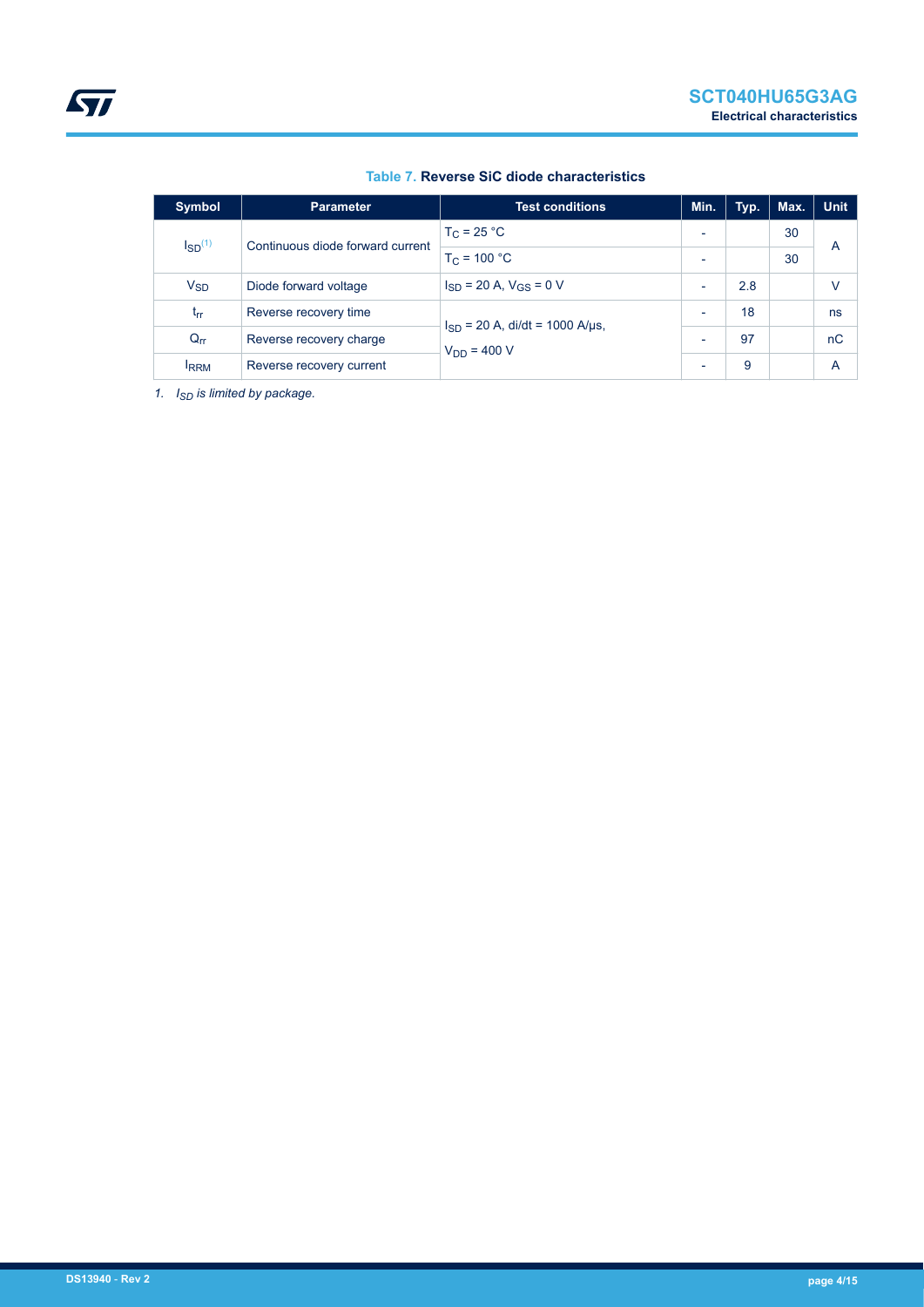## **2.1 Electrical characteristics (curves)**

<span id="page-4-0"></span>**STI** 









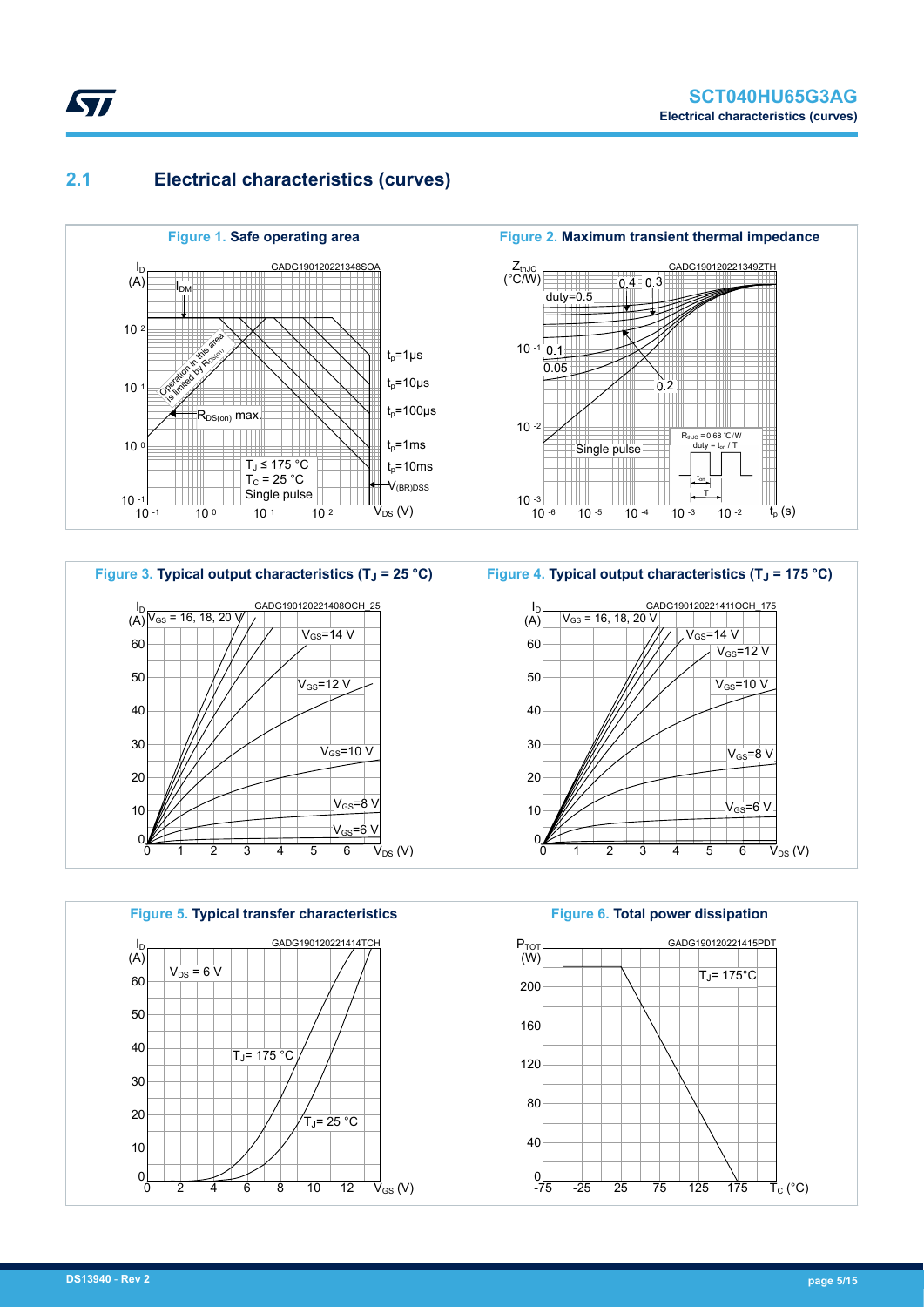



**Figure 10. Typical switching energy vs gate resistance**





*kyi*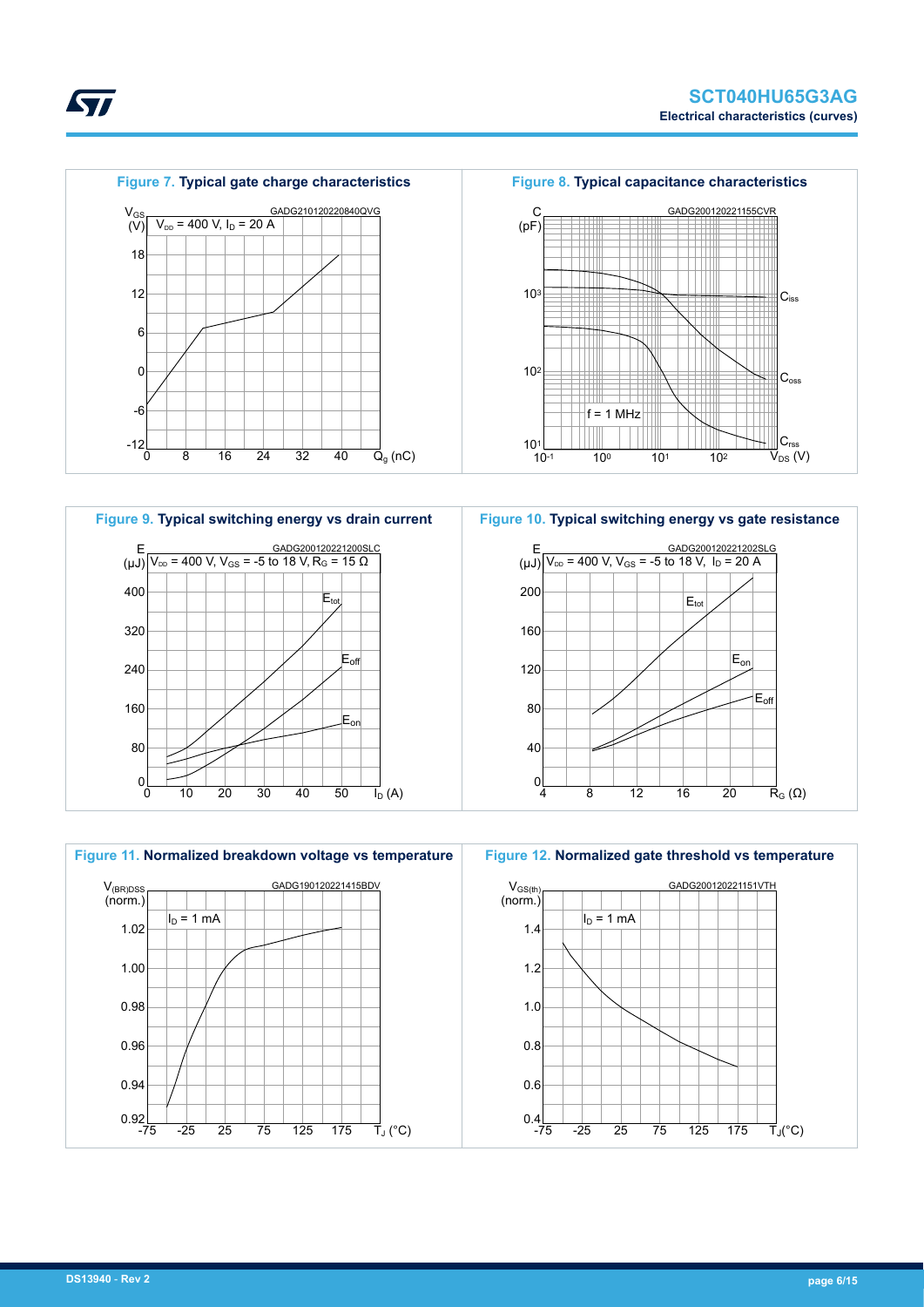



ST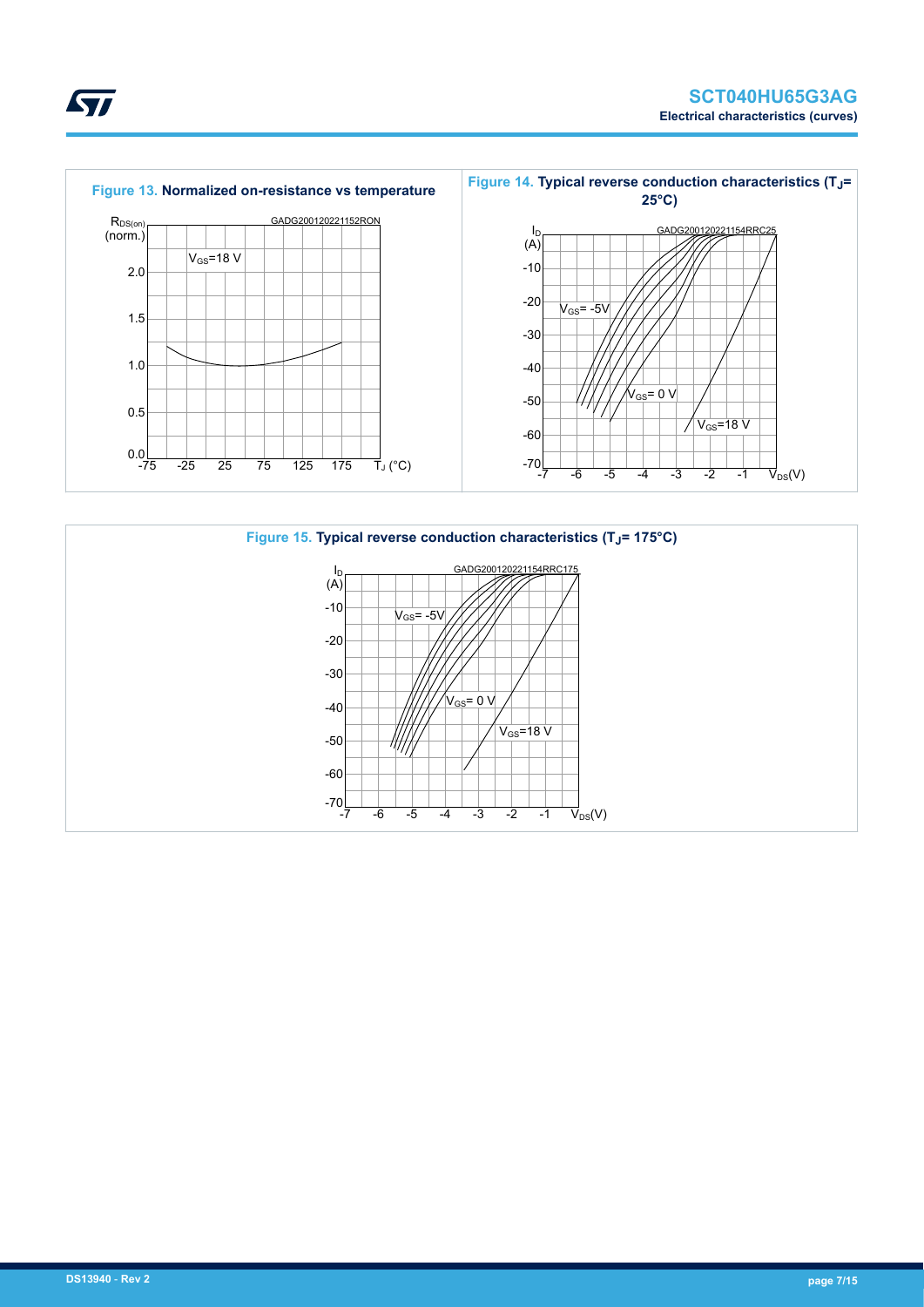<span id="page-7-0"></span>ST

## **3 Package information**

In order to meet environmental requirements, ST offers these devices in different grades of [ECOPACK](https://www.st.com/ecopack) packages, depending on their level of environmental compliance. ECOPACK specifications, grade definitions and product status are available at: [www.st.com.](http://www.st.com) ECOPACK is an ST trademark.

## **3.1 HU3PAK package information**



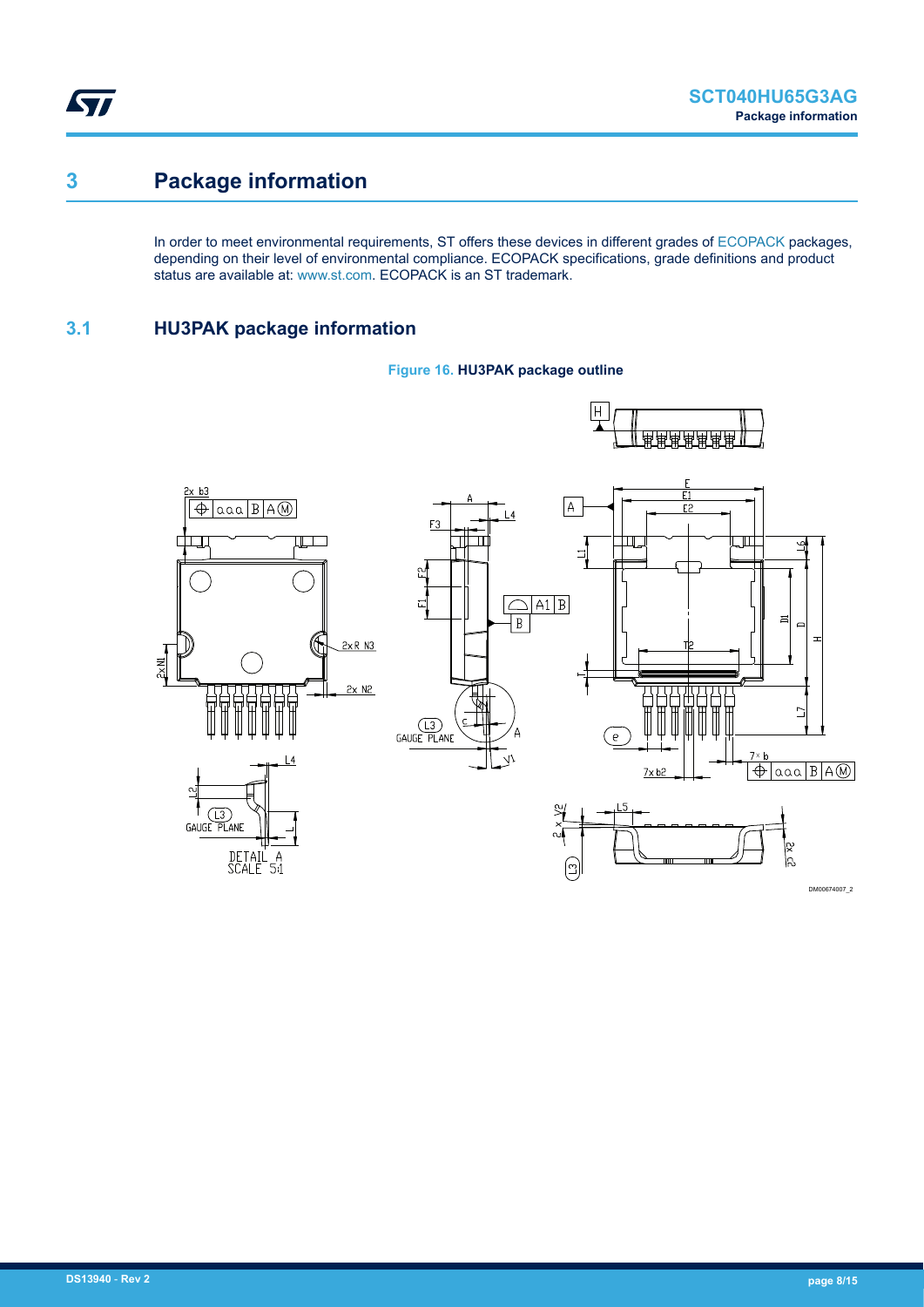| Table 8. HU3PAK package mechanical data |  |
|-----------------------------------------|--|
|-----------------------------------------|--|

|                                   | <b>Dimensions</b> |                |                  |  |  |
|-----------------------------------|-------------------|----------------|------------------|--|--|
| Ref.                              |                   | $\mathbf{mm}$  |                  |  |  |
|                                   | Min.              | Typ.           | Max.             |  |  |
| $\mathsf A$                       | 3.40              | 3.50           | 3.60             |  |  |
| A1                                |                   | 0.05           |                  |  |  |
| $\mathsf b$                       | 0.50              | 0.60           | 0.70             |  |  |
| b2                                | 0.50              | 0.70           | 1.00             |  |  |
| b3                                | 0.80              | 0.90           | 1.00             |  |  |
| $\mathbf{C}$                      | 0.40              | 0.50           | 0.60             |  |  |
| c2                                | 0.40              | 0.50           | 0.60             |  |  |
| $\mathsf D$                       | 11.70             | 11.80          | 11.90            |  |  |
| D <sub>1</sub>                    | 8.80              | 8.955          | 9.10             |  |  |
| E                                 | 13.90             | 14.00          | 14.10            |  |  |
| E <sub>1</sub>                    | 12.30             | 12.40          | 12.50            |  |  |
| E <sub>2</sub>                    | $7.75$            | 7.80           | 7.85             |  |  |
| $\mathsf{e}% _{t}\left( t\right)$ |                   | 1.27           |                  |  |  |
| H                                 | 18.00             | 18.58          | 19.00            |  |  |
| aaa                               |                   | 0.10           |                  |  |  |
| L                                 | 2.40              | 2.52           | 2.60             |  |  |
| L1                                |                   | 3.05           |                  |  |  |
| L2                                | 0.90              | 1.00           | 1.10             |  |  |
| L <sub>3</sub>                    |                   | 0.26           |                  |  |  |
| L4                                | 0.075             | 0.125          | 0.175            |  |  |
| L <sub>5</sub>                    | 1.83              | 1.93           | 2.03             |  |  |
| L <sub>6</sub>                    | 2.14              | 2.24           | 2.34             |  |  |
| L7                                | 4.44              | 4.54           | 4.64             |  |  |
| F <sub>1</sub>                    | 2.90              | 3.00           | 3.10             |  |  |
| F <sub>2</sub>                    | 2.40              | 2.50           | 2.60             |  |  |
| F <sub>3</sub>                    | 0.25              | 0.35           | 0.45             |  |  |
| N1                                | 3.80              | 3.90           | 4.00             |  |  |
| N2                                | 0.25              | 0.30           | 0.45             |  |  |
| N3                                | 0.80              | 0.90           | $1.00$           |  |  |
| $\top$                            | 0.50              | 0.67           | 0.70             |  |  |
| T2                                | 9.18              | 9.38           | 9.43             |  |  |
| V1                                |                   | 0 <sup>°</sup> | $8\,^{\circ}$    |  |  |
| V <sub>2</sub>                    |                   | $0^{\circ}$    | $8\,$ $^{\circ}$ |  |  |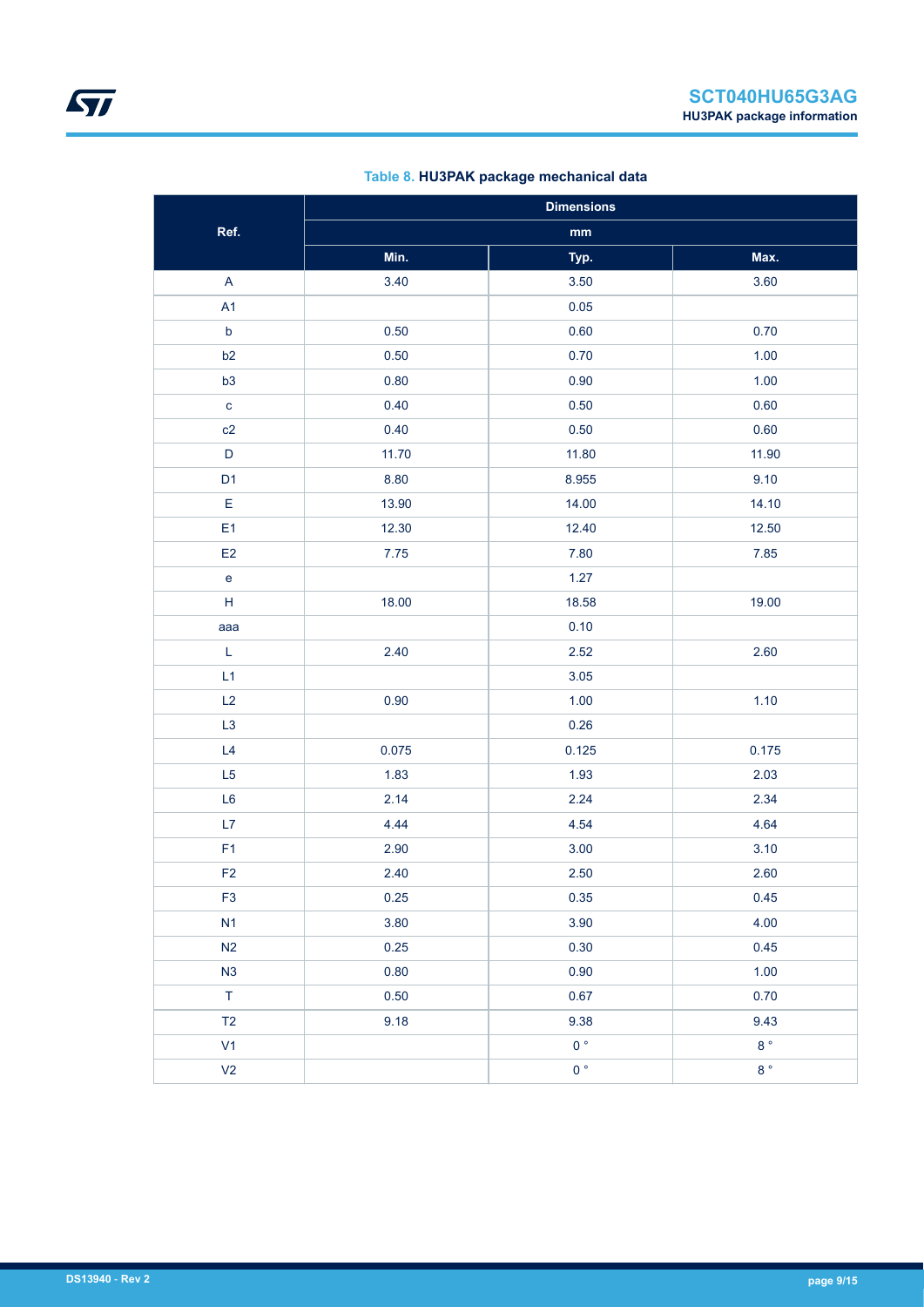

### **Figure 17. HU3PAK recommended footprint (dimensions in mm)**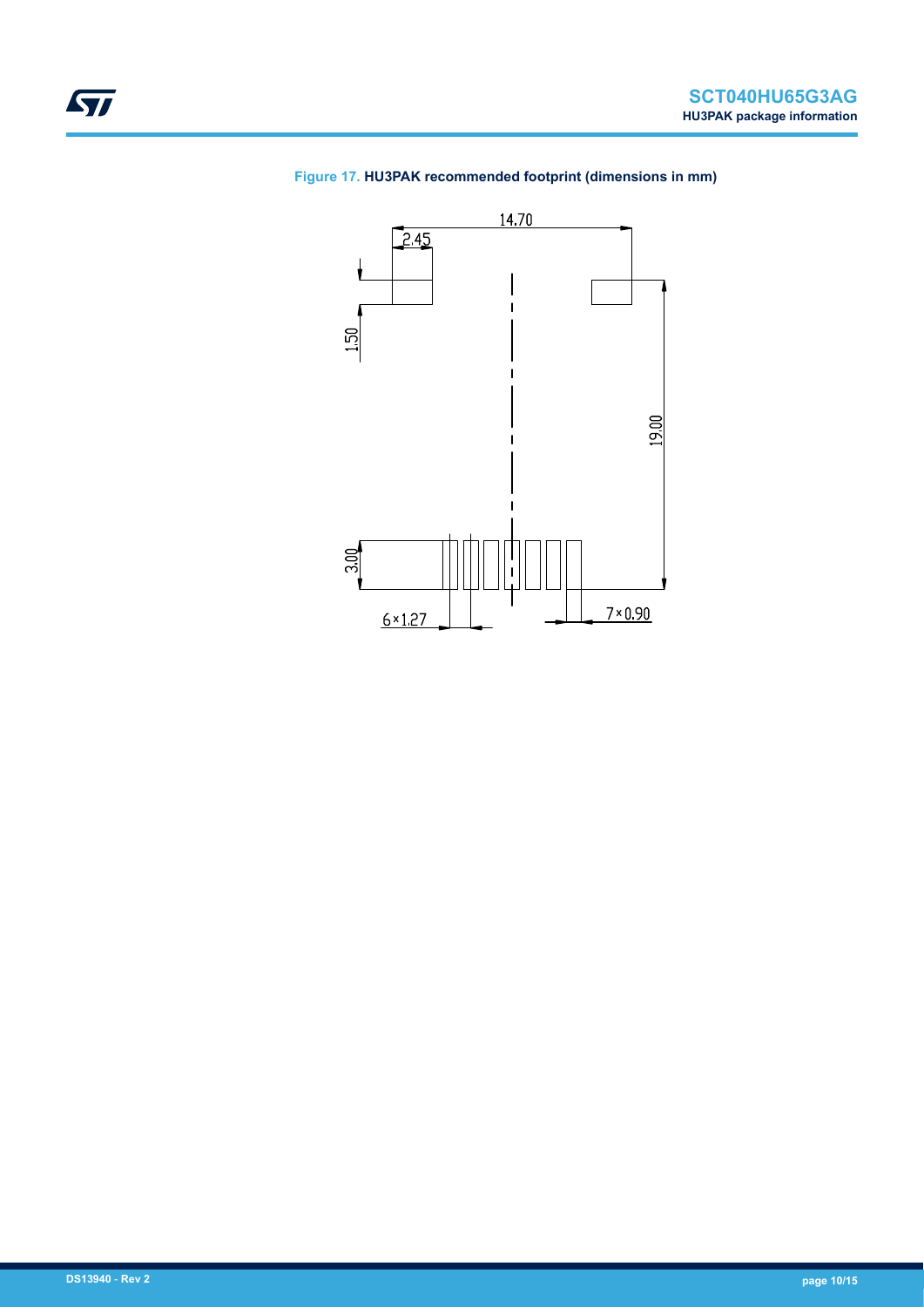## **3.2 HU3PAK packing information**

<span id="page-10-0"></span>**STI** 

### **Figure 18. HU3PAK carrier tape outline**



DM00345054\_3

### **Table 9. HU3PAK tape mechanical data**

| <b>Dimension</b> | Value            |
|------------------|------------------|
|                  | mm               |
| A <sub>0</sub>   | $14.40 \pm 0.10$ |
| B <sub>0</sub>   | 19.70            |
| $\mathsf D$      | $1.50 \pm 0.10$  |
| Ε                | $1.75 \pm 0.10$  |
| $\mathsf F$      | $15.65 \pm 0.10$ |
| $\overline{10}$  | 11.00            |
| 11               | $11.60 \pm 0.10$ |
| $ 2\rangle$      | 8.00             |
| 13               | 7.00             |
| K <sub>0</sub>   | 4.20             |
| P <sub>0</sub>   | $4.00 \pm 0.10$  |
| P <sub>1</sub>   | $20.00 \pm 0.10$ |
| P <sub>2</sub>   | $2.00 \pm 0.10$  |
| T                | $0.40 \pm 0.50$  |
| W                | $32.00 \pm 0.30$ |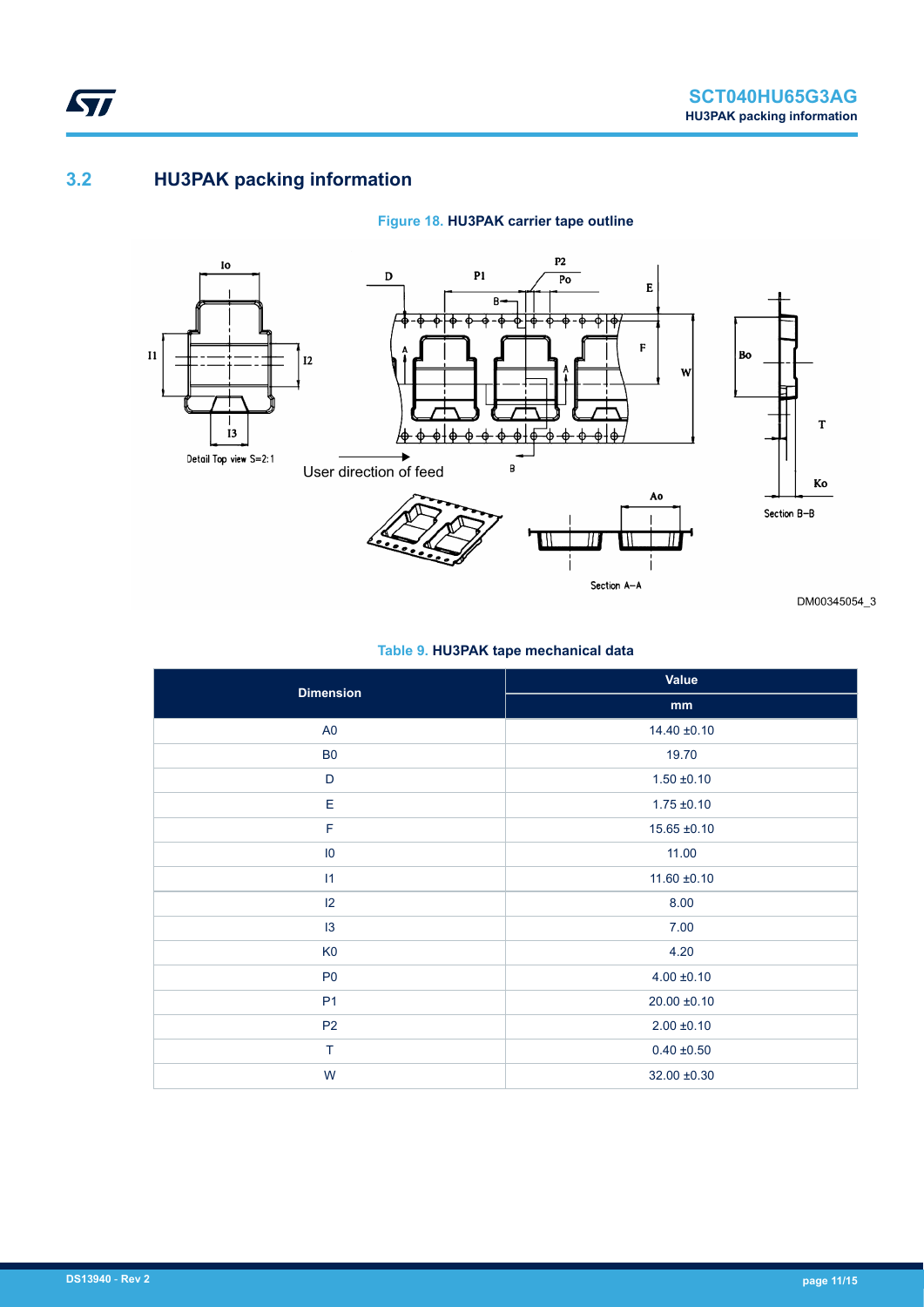### **Figure 19. HU3PAK reel outline**





#### **Table 10. HU3PAK reel mechanical data**

| <b>Dimension</b> | <b>Value</b>   |
|------------------|----------------|
|                  | mm             |
| Reel width       | 32.0           |
| Reel inner width | $33.4 \pm 1.0$ |
| Reel outer width | $37.4 \pm 1.0$ |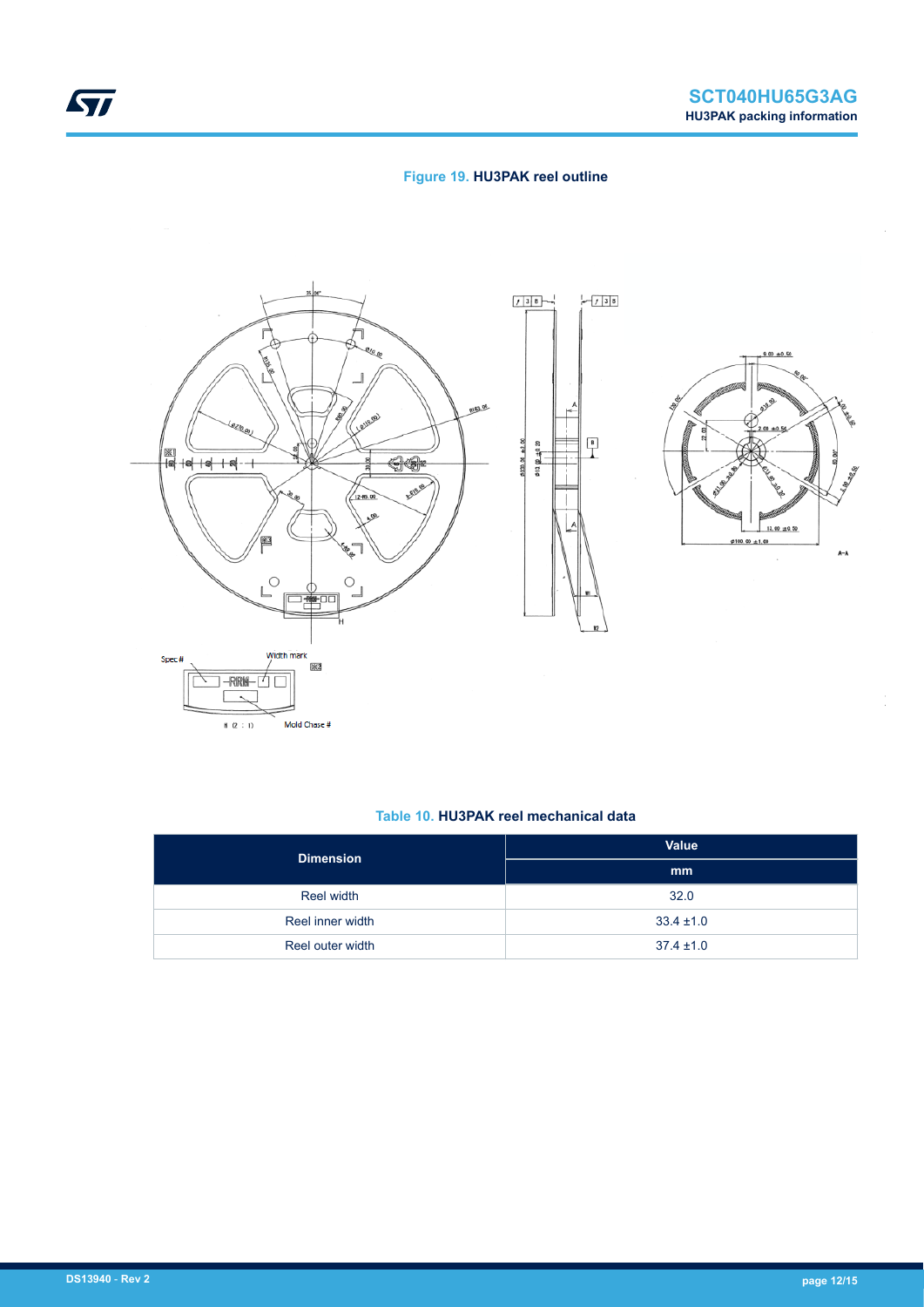# <span id="page-12-0"></span>**Revision history**

### **Table 11. Document revision history**

| <b>Date</b> | <b>Revision</b> | <b>Changes</b>                     |
|-------------|-----------------|------------------------------------|
| 21-Feb-2022 |                 | First release.                     |
| 23-Mar-2022 | 2               | Updated marking in Device summary. |
|             |                 | Minor text changes.                |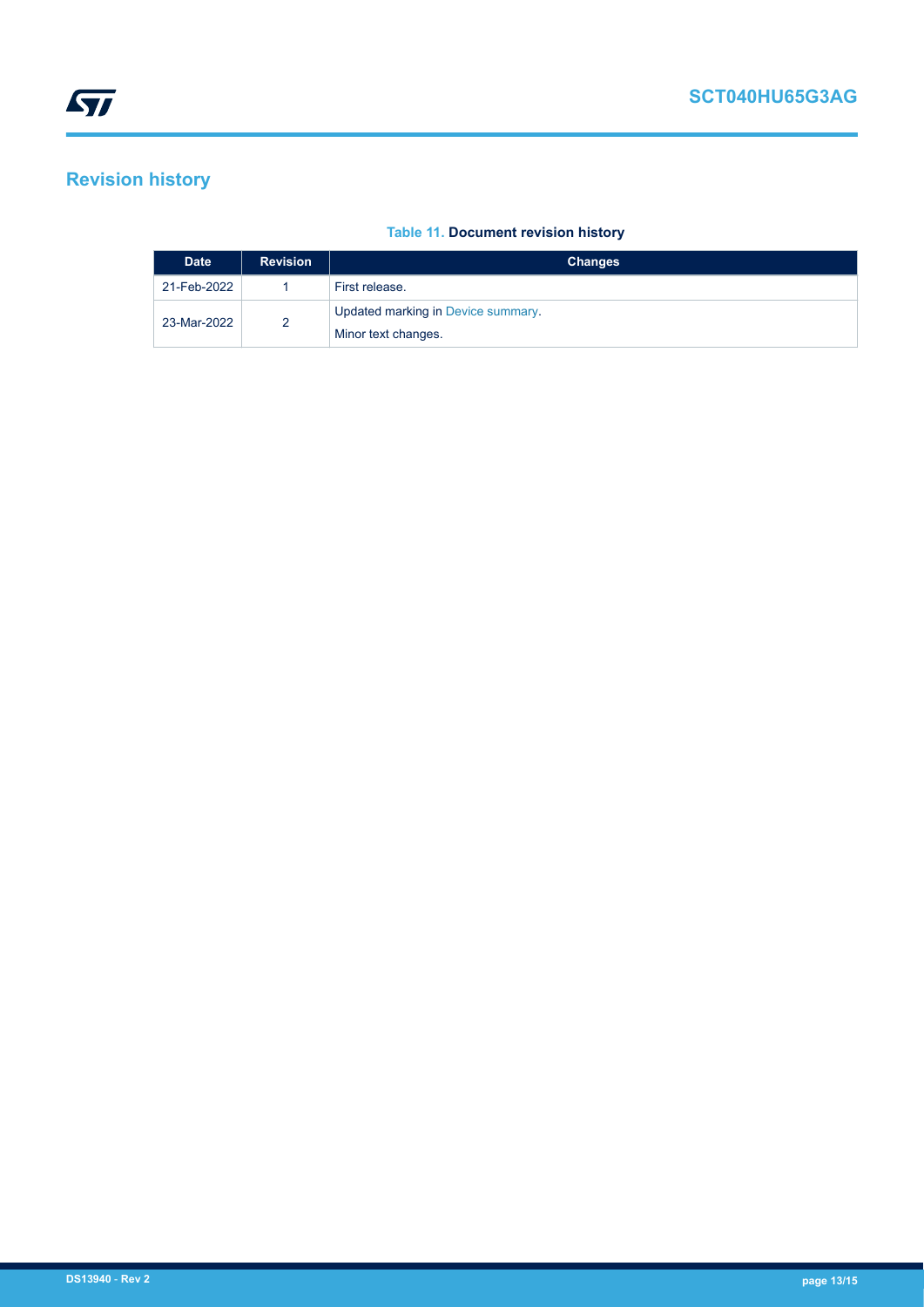

# **Contents**

| 2 <sup>1</sup> |  |  |  |  |
|----------------|--|--|--|--|
|                |  |  |  |  |
| 3 <sup>1</sup> |  |  |  |  |
|                |  |  |  |  |
|                |  |  |  |  |
|                |  |  |  |  |